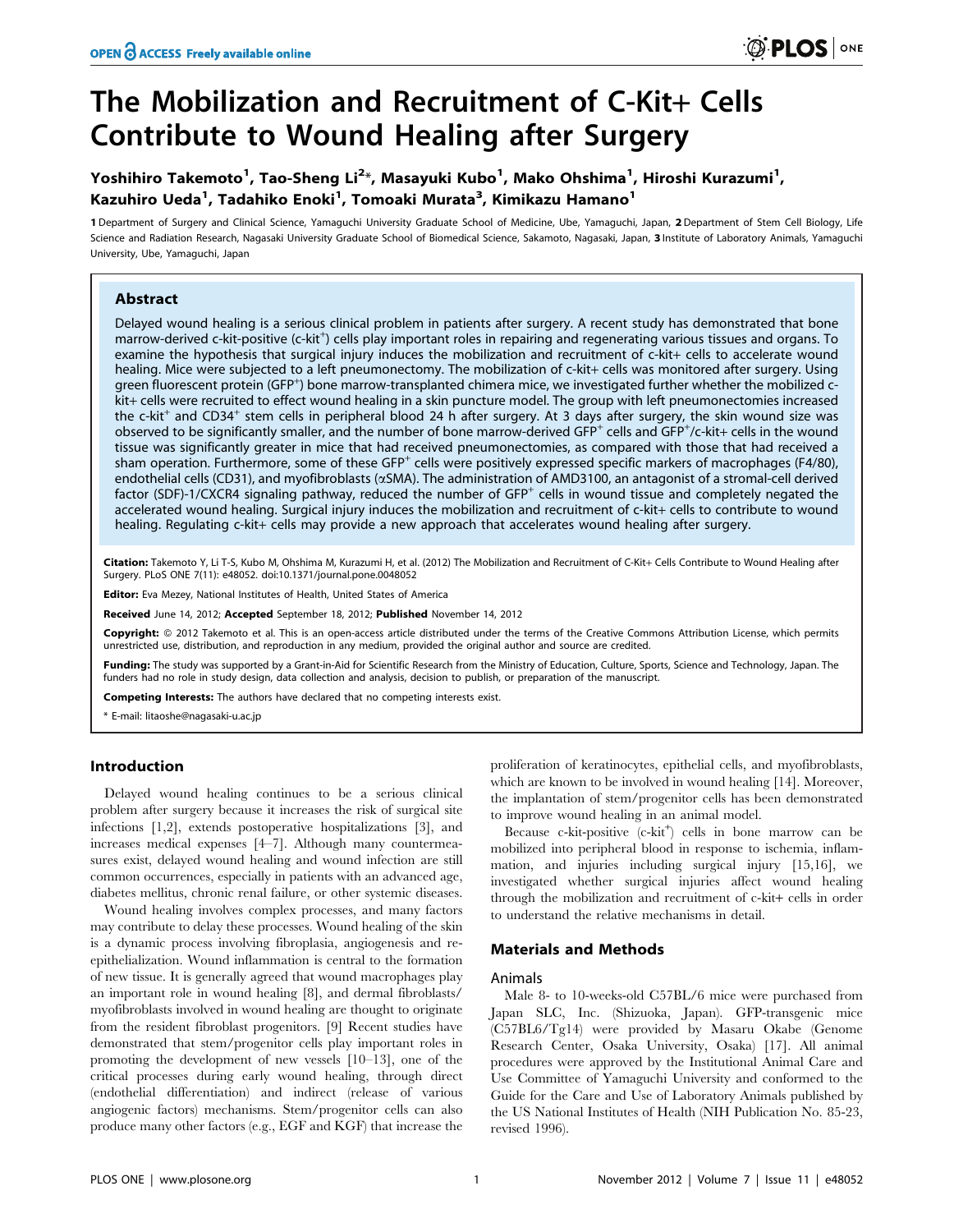### Left pneumonectomy

Mice were subjected to surgical injury by left pneumonectomy (Surgery group). Briefly, after the induction of general anesthesia and tracheal intubation, the animals were ventilated with room air at a tidal volume of 10 mL/kg and a rate of 100 strokes/min (Harvard rodent ventilator, model 683, Harvard Apparatus Inc., South Natick, MA) [18]. A left thoracotomy was performed through the fourth intercostal space [19], and the left lung was resected after the ligation of the hilum of the left lung with 6-0 silk [20,21]. The sham operation was performed by simple incisions of the skin and muscles at the left thoracic wall without a thoracotomy (Sham group).

## Monitoring the release of cytokines and the mobilization of bone marrow stem cells

The mice were killed, and blood samples (about 0.7 ml) were collected from inferior vena cava at 6 and 24 h after surgery  $(n = 3$ to 6 mice at each time point). Nucleated cells were isolated from the peripheral blood by gradient centrifugation [22]. We could got about  $5\times10^5$  nucleated cells from each mouse. Plasma was also collected and frozen for use.

The concentrations of interleukin-6 (IL-6), tumor necrosis factor alpha (TNF- $\alpha$ ), and stromal cell-derived factor 1 (SDF-1) in plasma were measured with mouse ELISA kits (R&D Systems, Inc., Minneapolis, Minnesota) according to the manufacturer's instructions.

The mobilization of stem/progenitor cells were identified by measuring c-kit<sup>+</sup> and CD34-positive (CD34<sup>+</sup>) cells in peripheral blood, as described previously [23]. Considering the critical roles of SDF-1/CXCR4 signaling pathways in stem/progenitor cells mobilization and recruitment, we also measured c-kit<sup>+</sup>/CXCR4<sup>+</sup> cells and CD34+/CXCR4+ cells in this study. Briefly, freshly isolated nucleated cells were stained with PE-conjugated antibodies against the mouse c-kit and CD34 (eBioscience, San Diego) at  $4^{\circ}$ C for 30 min. After washing the cells with phosphate-buffered

saline (PBS), the cells were stained with FITC-conjugated rat antimouse CXCR4 monoclonal antibody (BD Pharmingen, San Diego) at  $4^{\circ}$ C for 30 min. A respective isotype immunoglobulin was used as a negative control. Quantitative flow cytometry was performed using a FACS Calibur. A total of 20000 gated events was collected based on forward and side scatter, and the percentages of positively-stained cells were calculated with Cell Quest software (Becton Dickinson).

## Establishment of wound healing model in  $GFP<sup>+</sup>$  bone marrow-transplanted chimera mice

C57BL/6 mice were subjected to lethal irradiation (10 Gy), and then,  $5\times10^6$  bone marrow mononuclear cells from GFPtransgenic mice were infused intravenously  $[23]$ .  $\text{GFP}^+$  bone marrow-transplanted chimera mice were used for the following wound healing studies 8 weeks later, and  $>99\%$  of the peripheral blood cells were GFP-positive.

A wound healing model was established in these chimera mice as described previously [24]. Wounds were induced on the dorsal region using a 3-mm punch biopsy (derma punch, Maruho, Japan). A layer of skin was removed to expose the underlying muscle.

## Inhibition of SDF-1/CXCR4 signaling pathway

To evaluate the influence on wound healing of surgical injury and the inhibition of the SDF-1/CXCR4 signaling pathway, mice were selected randomly to undergo either a left pneumonectomy or a sham operation. The mice were further selected randomly to undergo the inhibition of the SDF-1/CXCR4 signaling pathway by an intraperitoneal injection of 10 mg/kg AMD3100 (Sigma, St. Louis, MO), a well-known CXCR4 antagonist [25–27]. A control treatment was performed by intraperitoneal injections of PBS. A total of three injections were given 12 h before the operation, immediately following the operation and 12 h after the operation.



Figure 1. Changes in systemic levels of cytokine IL-6 and chemokine SDF-1 after surgery. A) Significant increases in plasma IL-6 concentrations were observed at 6 hr, but not 24 hr after left pneumonectomy. B) The concentration of SDF-1 in plasma was also significantly increased at 24 hr, but not 6 hr, after left pneumonectomy. doi:10.1371/journal.pone.0048052.g001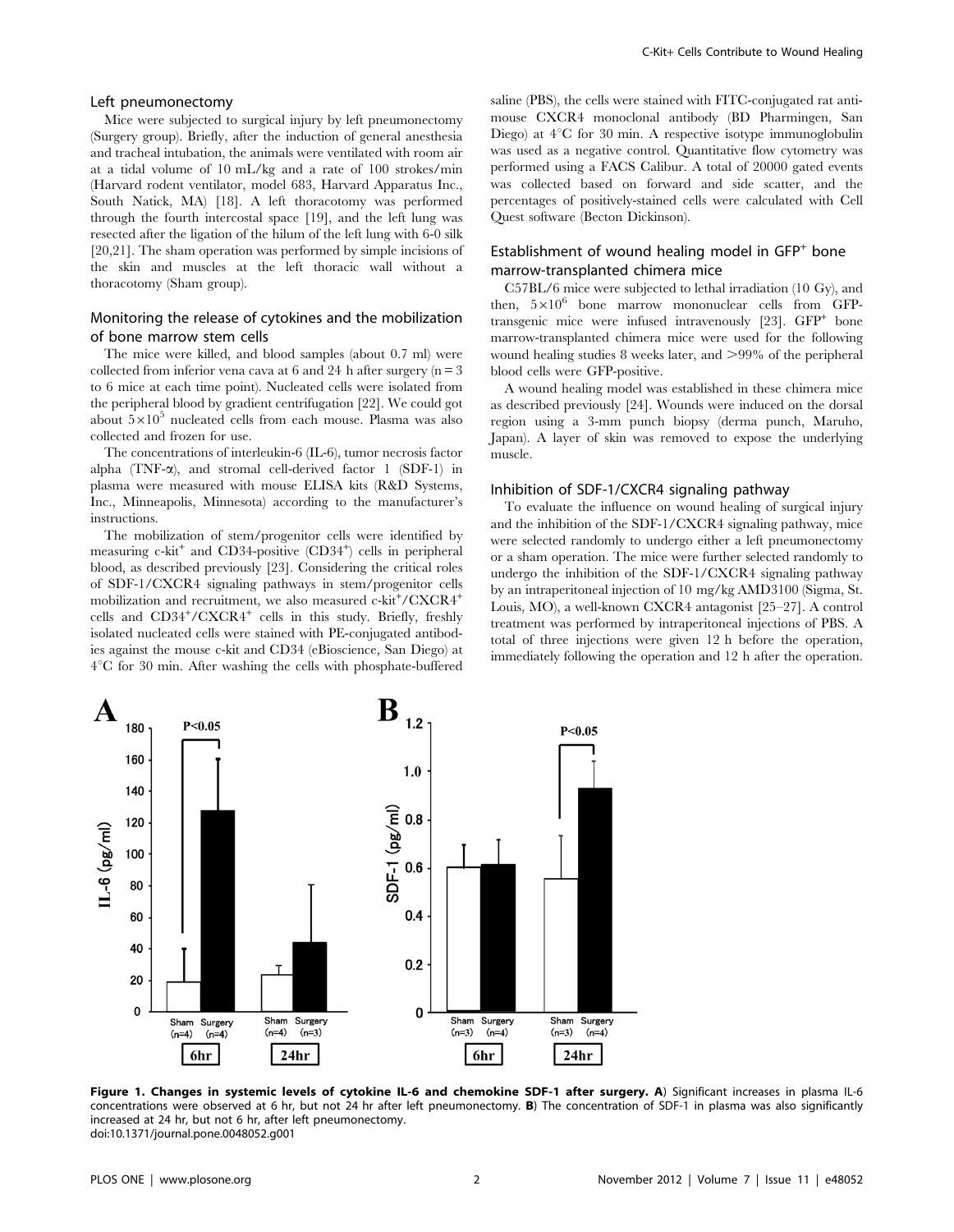

Figure 2. Mobilization of stem/progenitor cells in mice after surgery. Nucleated cells from peripheral blood were used for analysis, and a total of 20000 gated events was collected based on forward and side scatter by using a FACS Calibur. A. Representative dot graphs showing the gating area (top dot plot graph) and data of c-kit<sup>+</sup>/CXCR4<sup>+</sup> cells and CD34<sup>+</sup>/CXCR4<sup>+</sup> cells for each group. Compared with control mice, quantitative flow cytometry analysis revealed significant increases of c-kit $^+$  cells (**B**), c-kit $^+$ /CXCR4 $^+$  cells (**C**), CD34 $^+$  cells (**D**), and CD34 $^+$ /CXCR4 $^+$  cells (**E**) in the peripheral blood 24 hr after pneumonectomy. doi:10.1371/journal.pone.0048052.g002

### Evaluation of wound healing

Wound healing was recorded every second day with digital photographs. The surface area of wounds was quantitatively measured using Image-Pro Plus software (Media Cybernetics) and was expressed as the percentage of the initial wound size [24].

Mice were sacrificed at 3, 7, or 14 days after surgery, and paraffin sections of skin wound tissue were used for the following histological analyses. The wound diameter indicated the leading edges of the wounded epidermis and was measured in these tissues at 3 and 7 days after surgery [26].

#### Histological analysis

The recruitment of c-kit+ cells was estimated by histological analysis, as described previously [27]. Briefly, tissue sections were deparaffinized, after which nonspecific protein blocking with Serum-Free Protein Block (Dako, Carpenteria, CA) was performed for 30 min at room temperature. Sections were then incubated with a PE-conjugated, rat anti-mouse c-kit antibody (eBioscience, San Diego) for 60 min at room temperature. Images were captured from at least 10 randomly selected fields from two separate sections of each sample, using a digital camera (Nikon Digital Sight DS-SMc) with ACT-2U software (Nikon, Japan). The number of bone marrow origin  $\text{GFP}^+$  cells (green) that stained positively for c-kit (red) was also considered to represent c-kit+ cells (merged as yellow color) in wound tissues.

It is generally agreed that wound macrophages play an important role in wound healing. To estimate the recruitment of macrophages, tissue sections were deparaffinized and subjected to antigen heat retrieval. After nonspecific protein blocking as described above, the sections were then incubated with a PEconjugated, rat anti-mouse F4/80 antibody (eBioscience, San Diego) at  $4^{\circ}$ C overnight. The mean numbers of macrophages and the bone marrow-derived macrophages (GFP<sup>+</sup> and F4/80<sup>+</sup>) in each sample were calculated for the statistical analysis.

Wound healing of the skin is a process that involves fibroplasias and angiogenesis. We also observed the differentiation of c-kit+ cells into myofibroblasts and endothelial cells by immunostaining with Cy3-conjugated rat anti-mouse  $\alpha$ SMA antibody (Sigma, St. Louis, MO) and PE-conjugated rat anti-mouse CD31 antibody (eBioscience, San Diego), respectively.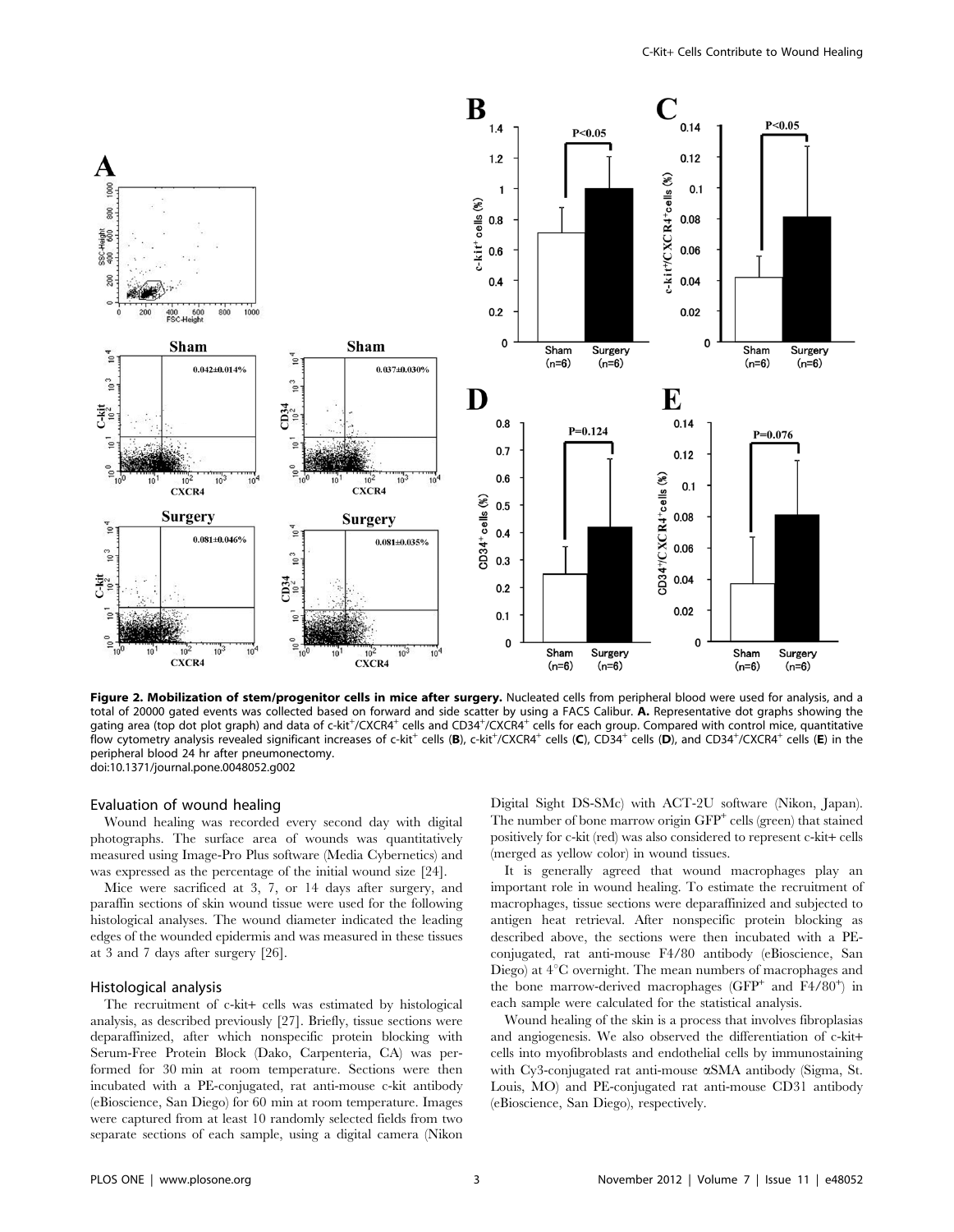

Figure 3. Influence of wound healing by surgical injury and inhibition of SDF-1/CXCR4 signaling pathway. A) Timelines depicting the establishment of wound healing model, left pneumonectomy, AMD3100 administrations, and assessments. B) Representative pictures of wound healings for mice from each group are shown. C) The quantitative analysis showed that the wound areas in the mice that underwent pneumonectomy and PBS injection (Surgery+PBS group) were significantly smaller than those of mice that received sham operation and PBS injections (Control+PBS group), only 3 days after surgery. However, the administration of AMD3100 negated the accelerated wound closure after surgery (Surgery+AMD group) 3 days after surgery but did not affect wound healing in mice without surgery (Control+AMD group). No significant differences were observed among groups at 1, 5, and 7 days after treatment. doi:10.1371/journal.pone.0048052.g003

## Measurement of the concentrations of growth factors in wound tissues

To further understand the related mechanisms, we measured the concentrations of transforming growth factor beta-1 (TGF- $\beta_1$ ), vascular endothelial growth factor (VEGF), and epidermal growth factor (EGF) in the wound tissues. Briefly, wound tissues were collected at 3 days after surgery, and then minced and homogenized on ice with the addition of phosphate-buffered saline (PBS). After centrifugation at  $4^{\circ}$ C, the resulting supernatants were used for ELISA analysis, as described above. The concentrations of TGF- $\beta_1$ , VEGF, and EGF were finally corrected by the concentration of total proteins in the supernatants.

#### Statistical analysis

All results are presented as the mean  $\pm$  the standard deviation (SD). Statistical significance was determined by an analysis of variance (ANOVA) followed by the Tukey post hoc test (Dr. SPSS II, Chicago, IL). Differences were considered statistically significant when  $p<0.05$ .

## Results

## Surgical injury induced the release of cytokines and the mobilization of stem/progenitor cells

All surgical processes, including left pneumonectomies, were successfully completed without obvious blood loss (less than 0.1 mL). Several animals with adverse events during surgery, e.g., excessive bleeding, were excluded from the study. Compared with the sham group, the group with pneumonectomies had increased concentrations of the inflammatory cytokine IL-6 in plasma at 6 h, but no increase was observed at 24 h after surgery  $(p<0.05,$  Figure 1A). The plasma levels of SDF-1, one of the most important chemokines regulating cell migration and mobilization, were also increased 24 h after surgery  $(p<0.05,$  Figure 1B). TNFa, however, another popular marker of surgical injury, was not detectable in plasma by ELISA (less than the sensitivity of assay) after pneumonectomy.

A total of 20000 gated events was collected based on forward and side scatter (upper dot graph, **Figure 2A**). A quantitative flow cytometry analysis revealed that pneumonectomy induced a significant increase in c-kit<sup>+</sup> cells  $(1.0 \pm 0.21\% \text{ vs. } 0.7 \pm 0.17\% \text{ of }$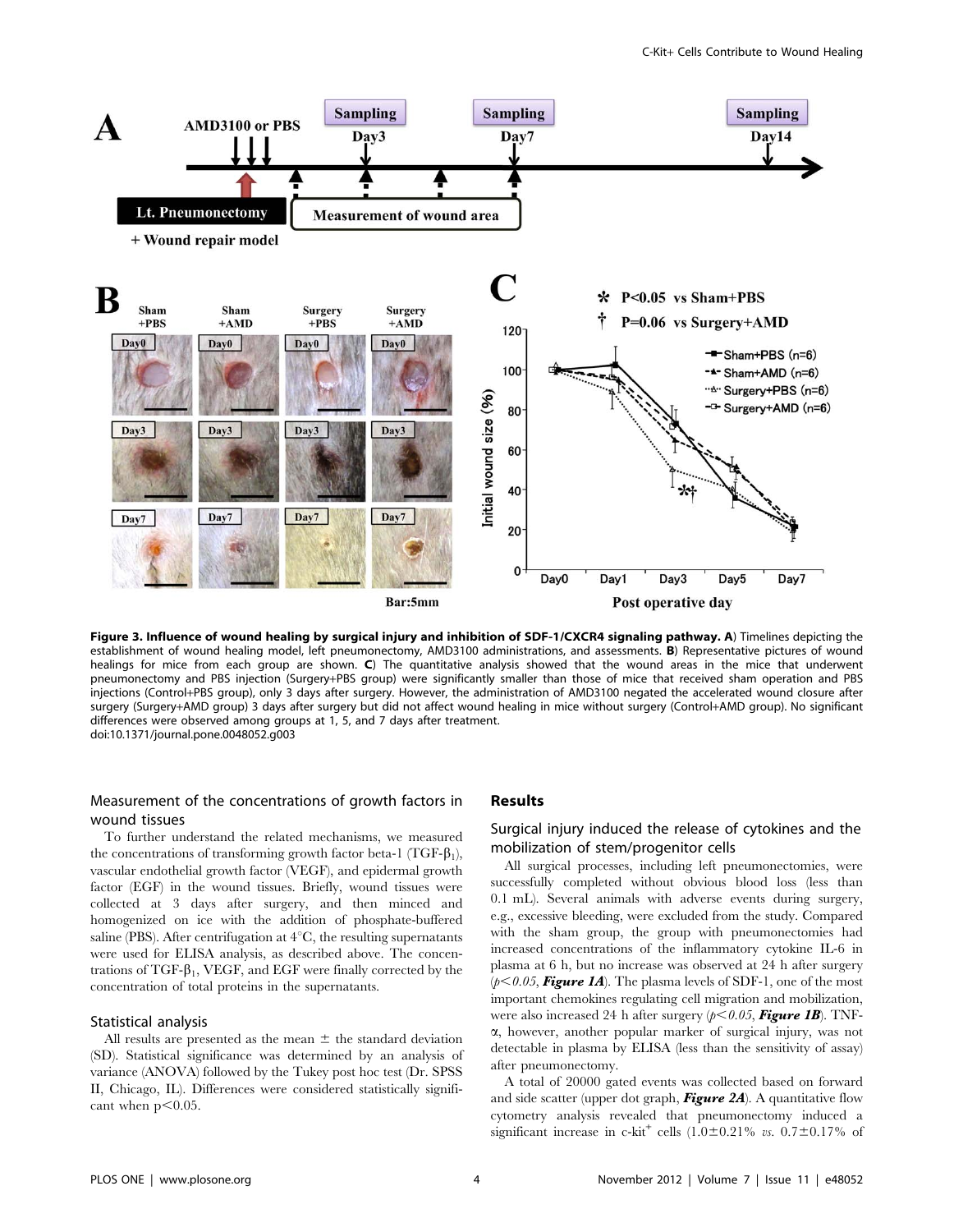

Figure 4. Histological findings of wound tissue. Sections with hematoxylin and eosin staining were used to examine the re-epithelization of wounded skin in mice at 3 days (A) and 7 days (B) after surgery. A quantitative analysis revealed significantly smaller wound widths in mice that received pneumonectomy (Surgery+PBS group) than mice that received a sham operation (Control+PBS group) 3 days after surgery (A). The administration of AMD3100 significantly extended the wound width in mice subjected to pneumonectomy (Surgery+AMD group,  $p<0.05$  vs. Surgery+PBS group) but did not change in mice that received sham operations (Control+PBS group), 3 days after surgery. There was no difference in the wound width among the groups at  $7$  days after treatment ( $\bf{B}$ ). doi:10.1371/journal.pone.0048052.g004

Sham;  $p<0.05$ , Figure 2A and 2B) and c-kit<sup>+</sup>/CXCR4<sup>+</sup> cells  $(0.081 \pm 0.046\%$  vs.  $(0.042 \pm 0.014\%$  of Sham,  $p<0.05$ ; Figure 2A **and 2C**), as wells as CD34<sup>+</sup> cells (0.42±0.25% vs. 0.25±0.10% of Sham;  $p = 0.124$ , **Figure 2D**) and CD34<sup>+</sup>/CXCR4<sup>+</sup> cells  $(0.081 \pm 0.035\%$  vs.  $0.037 \pm 0.030\%$  of Sham,  $p = 0.076$ ; Figure 2A and 2E) 24 h after surgery. Also, c-kit/CXCR4 double positive cells and CD34/CXCR4 double positive cells, which are likely to be contributing to the wound healing, were significantly increased. These findings indicate that surgical injury increases the release of cytokines/chemokines and that it induces the mobilization of stem/progenitor cells. These results confirmed that the surgical stress is sufficient to induce cytokine secretion and stem/progenitor cells mobilization.

## Surgical injury accelerated wound healing, which was negated by the inhibition of SDF-1/CXCR4 signaling pathway

The flowchart summarizing the experiments is shown in Figure 3A. The relative area of skin wound on the dorsa was measured to be significantly smaller in the Surgery+PBS group than in the Sham+PBS group 3 days after surgery  $(50.3 \pm 8.0\% \text{ vs.})$ 73.0 $\pm$ 7.0%, p $<$ 0.05; Figure 3C). Similarly, the wound diameter in the Surgery+PBS group was also significantly smaller than that in the Sham+PBS group 3 days after surgery  $(Figure 4A)$ . However, neither the wound area nor the wound diameter differed between the groups at other time points after surgery **(Figure 3C, 4B).** These findings indicate that surgical injury accelerates wound healing in the early phase.

Inhibition of the SDF-1/CXCR4 signaling pathway by AMD3100 suppressed any postoperative acceleration of the wound healing 3 days after surgery (**Figure 3C, 4A**). The relative area of the skin wounds did not differ, however, among the Sham+PBS, Sham+AMD, and Surgery+AMD groups, indicating that neither PBS injection nor AMD3100 administration affected wound healing.

## Inhibition of SDF-1/CXCR4 signaling pathway suppressed the recruitment of c-kit+ cells into wound tissue after surgery

Many GFP<sup>+</sup> bone marrow-derived cells (green) were detected in wound tissues (**Figure 5A**). A quantitative analysis showed that the number of GFP<sup>+</sup> cells in wound tissue was significantly greater in the Surgery+PBS group than that in the Sham+PBS group  $(35.9 \pm 12.8/HPF$  vs.  $26.3 \pm 7.6/HPF$ ,  $p<0.05$ ; Figure 5B). The administration of AMD3100 decreased the number of GFP<sup>+</sup> cells to a remarkable degree in the mice subjected to surgical injury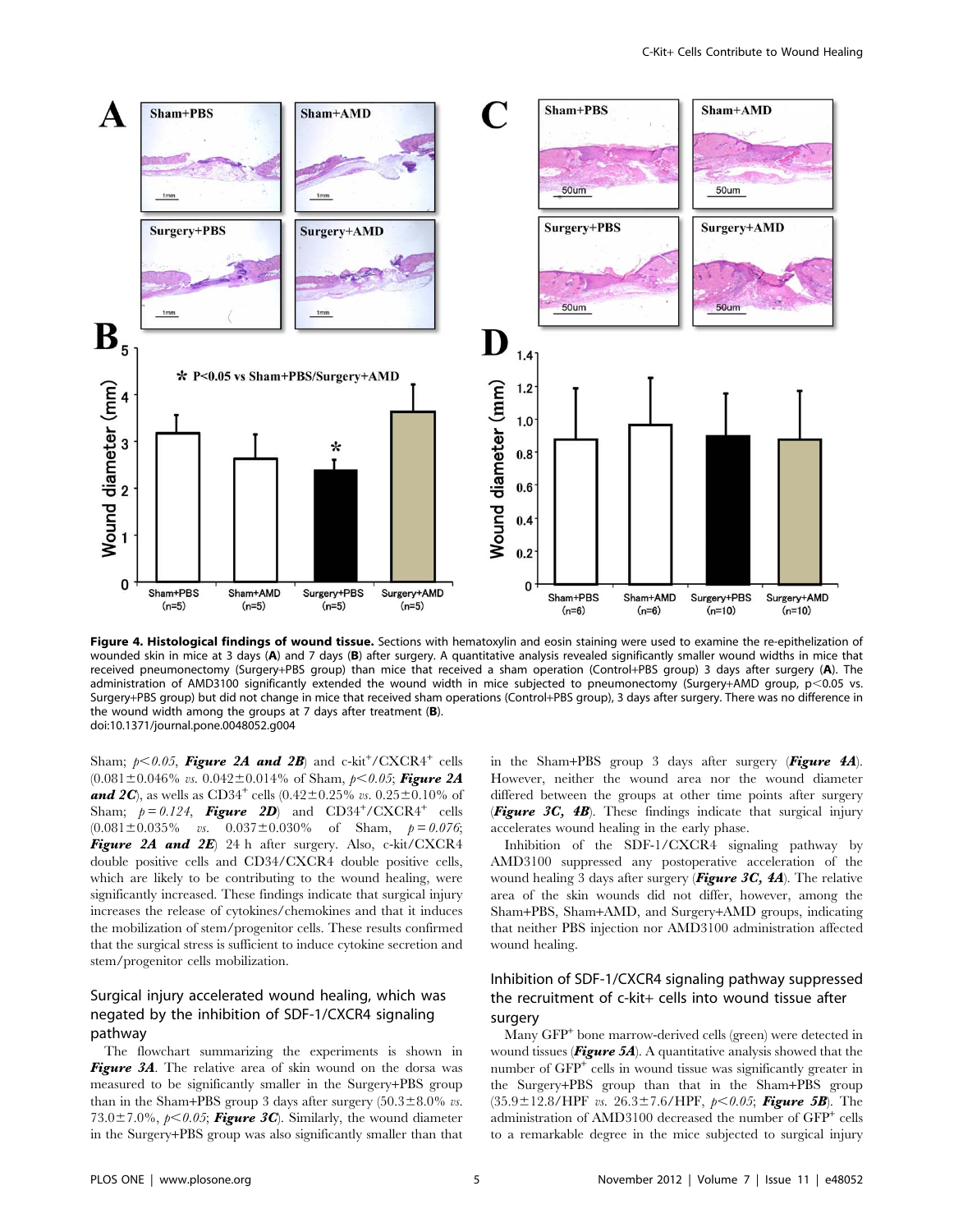

Figure 5. Recruitment of c-kit+ cells into wound tissues. A) Representative images of the recruitment of c-kit+ cells into the wound tissue are shown for each group. Bone marrow-derived cells (GFP<sup>+</sup>) appeared as green fluorescence (left panel), and c-kit+ cells were detected as red (middle panel). Some GFP<sup>+</sup> cells were stained positively for c-kit (merged as yellow color, right panel). B) A quantitative analysis revealed that the number of .<br>total bone marrow-derived cells (GFP<sup>+</sup>) within wound tissue was significantly greater in the Surgery+PBS group than the Control+PBS group but that the number of total bone marrow-derived cells was less in the Surgery+AMD group than in the Surgery+PBS group. C) The number of c-kit+ cells (GFP+/c-kit+) was also significantly greater in the Surgery+PBS group than the Control+PBS group but less in the Surgery+AMD group than the Surgery+PBS group. doi:10.1371/journal.pone.0048052.g005

 $(22.6 \pm 10.1/HPF$  of Surgery+AMD group,  $p < 0.05$  vs. Surgery+PBS group) but did not change in the mice that received sham operations  $(23.0 \pm 5.4/HPF$  of Sham+AMD group,  $p = 0.21$  vs. Sham+PBS). These results suggest that surgical injury induced the recruitment of bone marrow-derived cells into wound tissue, which was suppressed by the intervention of the SDF-1/CXCR4 signaling pathway.

An immunostaining analysis was used to further characterize these recruited bone marrow-derived cells. The GFP<sup>+</sup>/c-kit<sup>+</sup> cells (yellow, Figure 5A), a subpopulation of c-kit+ cells of bone marrow origin, was significantly greater in the Surgery+PBS group than in the Sham+PBS group  $(20.9 \pm 3.8/HPF v_s. 14.8 \pm 3.8/HPF,$  $p<0.05$ ; Figure 5C). However, the number of c-kit+ cells was decreased in the Surgery+AMD group, in which the mice received AMD3100 after pneumonectomy  $(12.0 \pm 2.7/$ HPF,  $p < 0.05$  vs. Surgery+PBS group; **Figure 5C**). We also quantified the  $F4/80^+$ macrophages in wound tissue ( $Figure 6A$ ). Neither the total number of macrophages (**Figure 6B**) nor the bone marrowderived macrophages (**Figure 6C**) differed significantly among the groups. These results suggest that the recruitment of stem cells, but not macrophages, contribute to accelerate wound healing after surgical injury.

### Differentiations and of c-kit+ cells

Although we did not quantify the number, some  $GFP<sup>+</sup>$  cells in granulation tissue were stained positively for aSMA and CD31 (yellow, **Figure** 7). This finding indicates that the recruited c-kit+ cells could differentiate into myofibroblasts and endothelial cells for direct participation in wound healing.

#### Paracrine factors in wound tissues

Compared with the sham group, the group with pneumonectomies had significantly increased the concentration of  $TGF-\beta_1$ , the important cytokine of wound healing, in the wound tissue at 3 days ( $p<0.05$ , Figure 8A). VEGF and EGF, two of critical growth factors of wound healing, were also measured at higher levels in the surgery group than sham group, but it was not significant because of a big variation within the limited sample size (Figure 8B and C).

#### **Discussion**

It is well known that hypoxia and ischemia can stimulate the release of various factors, such as HIF-1, VEGF, and SDF-1 $\alpha$ , to induce the mobilization and recruitment of stem/progenitor cells [29–31]. Several recent investigations have also reported that surgical injuries increase the number of stem/progenitor cells in peripheral blood [6,7]. In this study, we found that pneumonec-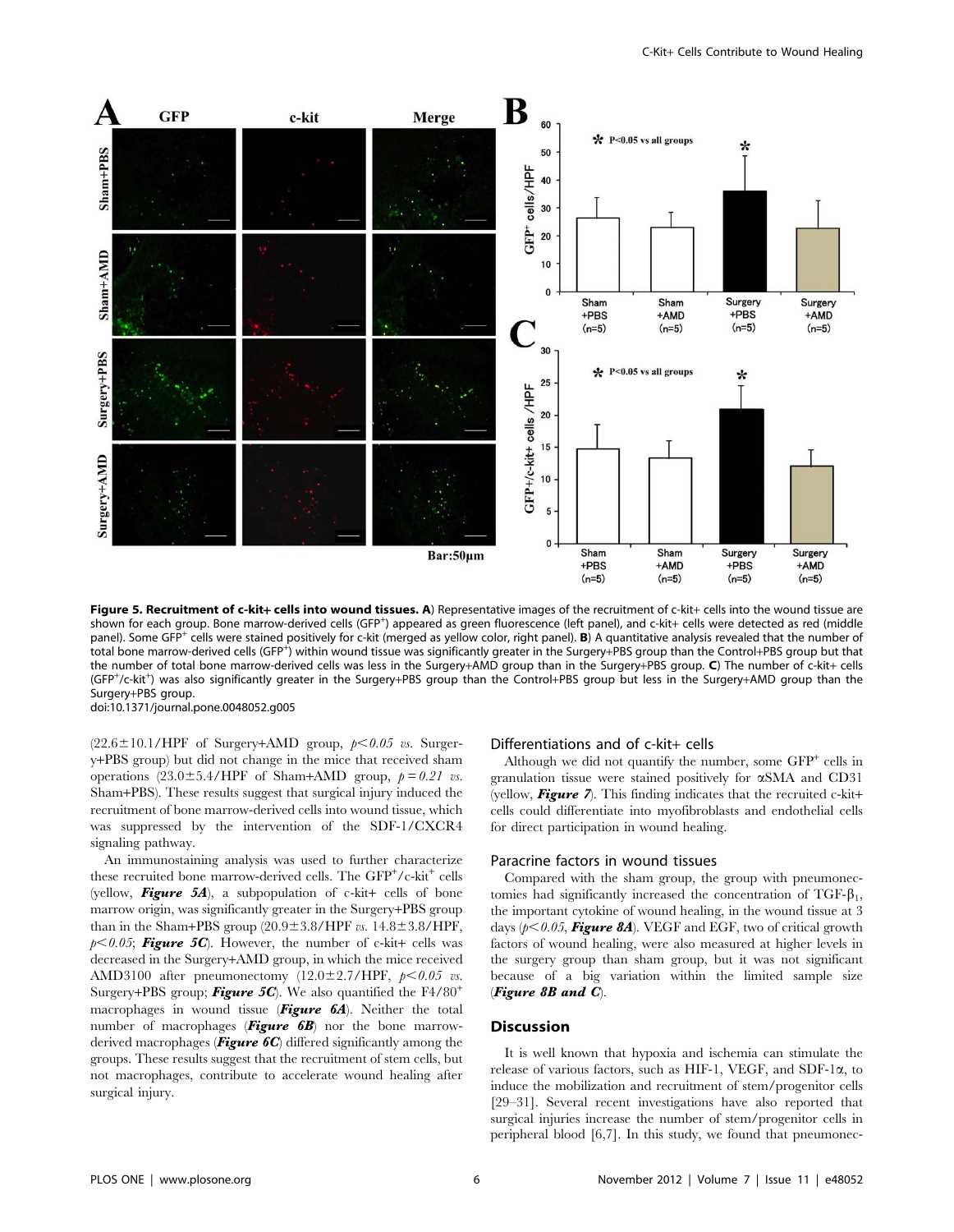

Figure 6. Recruitment of bone marrow-derived macrophages into wound tissues. A) Representative images in each group are shown. Bone marrow-derived cells (GFP<sup>+</sup>) in wound tissue appeared as green fluorescence (left panel), and macrophages were detected as red fluorescence by immunostaining for F4/80 (middle panel). Some GFP<sup>+</sup> cells were stained positively for F4/80 (merged as yellow color, right panel). A quantitative analysis revealed that neither the total number macrophages (B) nor the bone marrow-derived macrophages (C) within wound tissue differed significantly among the groups. doi:10.1371/journal.pone.0048052.g006

tomy increased IL-6 and SDF-1a, as well as the c-kit- or CD34 positive cells in peripheral blood, and our findings confirm that surgical injury can induce the release of cytokines/chemokines and the mobilization of stem/progenitor cells. Sham operation in this study was performed by only skin and muscle incision, because the purpose of this study was to investigate how surgical injury affects wound healing. Thoracotomy and pneumonectomy are generally considered as surgical injuries.

Although direct implantation of bone marrow-derived mesenchymal stem cells was found to improve wound healing, the role of mobilized stem/progenitor cells in wound healing after surgery is still unclear. Using an established wound healing model in GFP<sup>+</sup> bone marrow transplanted chimera mice, we found that surgical injury caused by pneumonectomy increased the number of  $GFP^+$ bone marrow-derived stem cells in wound tissues and that it accelerated early wound healing. However, either the increased accumulation of bone marrow-derived cells in wound tissue or the accelerated wound healing in mice after left pneumonectomy were completely suppressed by administering AMD3100, a well-known antagonist of SDF-1/CXCR4 signaling pathways [28,29]. These results clearly demonstrated that the mobilized c-kit+ cells after surgery could recruit into the wound tissue to accelerate healing.

Previous studies have reported that stem/progenitor cells can repair skin wounds by inducing angiogenesis, differentiating into endothelial cells and myofibroblasts to directly regenerate new vessel and granulation tissue. However, the mechanisms of stem/ progenitor cells for wound healing after surgery remain unclear.

We have tried to understand the mechanisms of accelerated wound healing after surgical injury by a histological analysis. Pneumonectomy significantly increased the recruitment of c-kit+ cells but did not change the number of F4/80-positive macrophages. It is generally accepted that wound macrophages play a key role in cutaneous healing. However, this suggested that the mobilization and recruitment of c-kit+ cells, but not macrophages, were critical for accelerating wound healing. Wound healing of the skin represents a dynamic process involving fibroplasia and angiogenesis. Furthermore, we observed that some c-kit+ cells were differentiated into endothelial cells and myofibroblasts within the granulation tissue, to directly participate in wound healing.

Although c-kit+ cells have been demonstrated to differentiate into endothelial and keratinocytes, these differentiations was observed rarely and we thought that the directly differentiation of played minor role on wound healing after surgery. A number of previous studies have demonstrated that stem/progenitor cells can produce various growth factors to improve wound healing, that was well-known as the paracrine mechanisms [14]. Therefore, we measured the concentrations of several critical growth factors, including TGF- $\beta_1$ , VEGF, and EGF in the wound tissue. All of these factors were increased by surgery, although two of them were not significant. Although further experiments are required to understand the complex mechanisms on stem cells working for wound healing, our data indicated that the mobilization and recruitment of stem/progenitor cells after surgical injury contrib-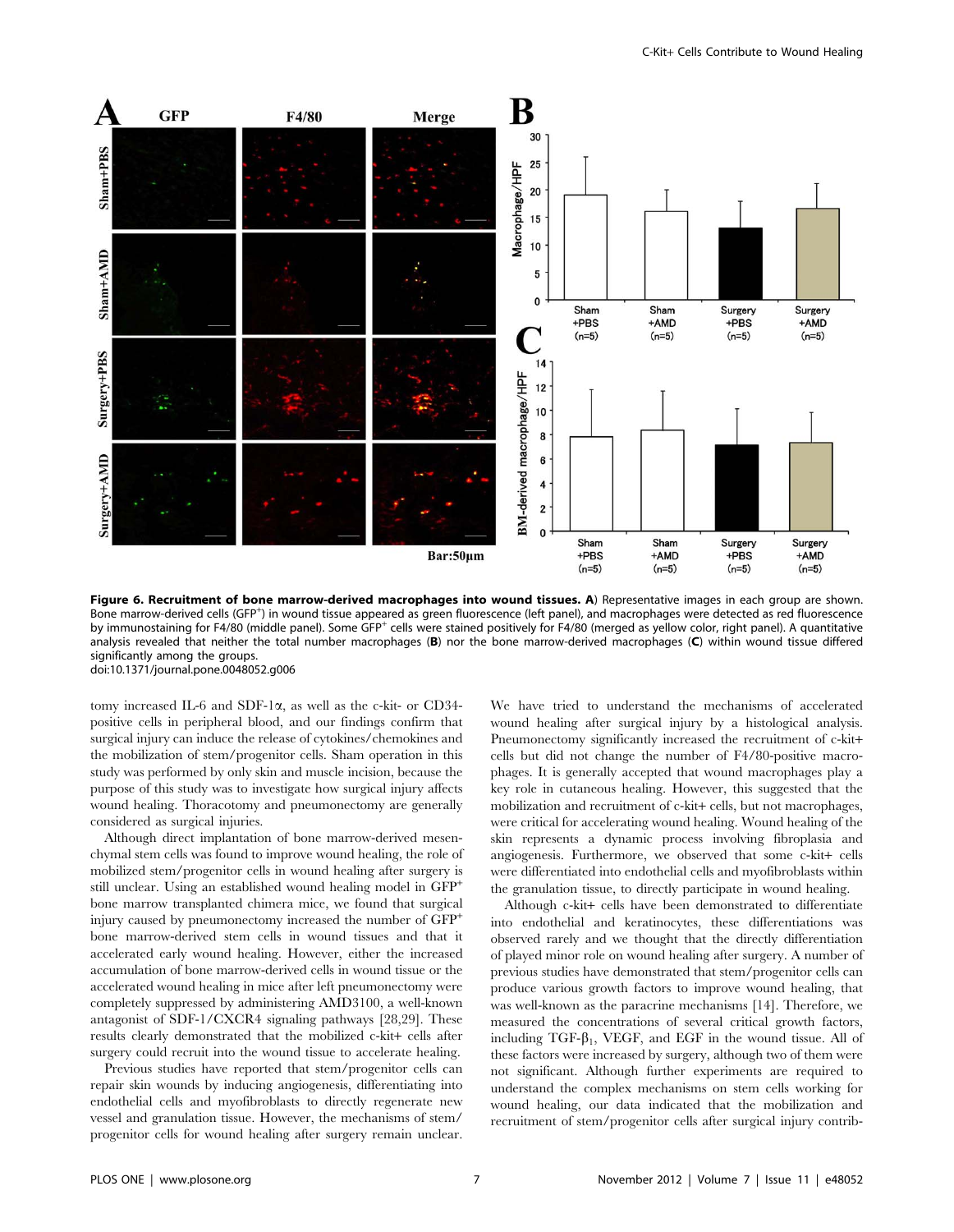



Bar:50µm

Figure 7. Differentiations of c-kit+ cells in wound tissues. An immunostaining analysis revealed that a few of the GFP<sup>+</sup> cells in the wound tissue stained positively with the endothelial specific marker of CD31 (A) and myofibroblast specific marker of  $\alpha$ SMA (B) 2 weeks after surgery, indicated the differentiations of c-kit+ cells into endothelial cells and myofibroblasts. doi:10.1371/journal.pone.0048052.g007

uted to accelerate wound healing through at least partly the paracrine mechanisms.

We thought that the mobilization of c-kit+ cells is just one of the mechanisms of the accelerated wound healing after surgery. Surgical injury is known to increase may at least partially affect the wound healing. In this study, we found that the disruption of SDF-1/CXCR4 signaling pathways by AMD3100 was able to reduce the recruitment of c-kit+ cells into wound tissue and to attenuate the accelerated wound healing. However, these findings were based on a mild surgical injury model of pneumonectomy. Further experiments using different surgical injuries and wound healing models, including skin incision or skin flap models are required to figure out how surgical injury affects wound healing.



Figure 8. The levels of TGFB-1, VEGF, and EGF in wound tissue. The level of TGF- $\beta_1$  (A) in the wound tissue was significantly higher in surgery group than sham group, but the levels of VEGF (B) and EGF (C) in the wound tissue did not differ significantly between groups, at 3 days after surgery. Data represents 5 separated experiments with duplicated assays. doi:10.1371/journal.pone.0048052.g008